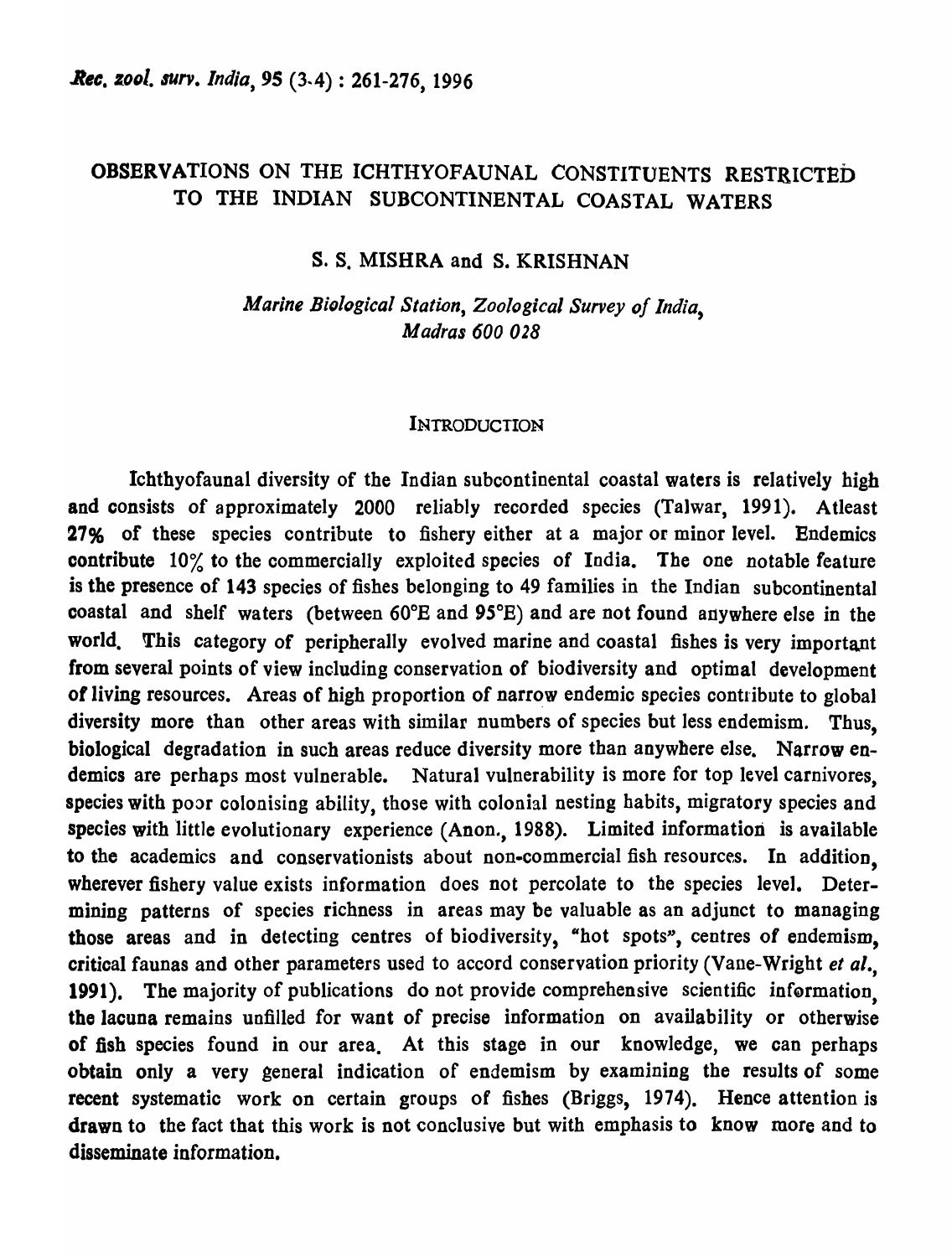# MATERIALS and METHODS

Fish samples in the holdings of Marine Biological Station, ZSI, Madras have been examined. Taxonomic and systematic information along with fishery details have been gathered from numerous sources including databases from the governmental and non-governmental sectors. They were classified according to habitats, fishery value, IUCN categorisation and other relevant factors. Statistical analysis has been deliberately avoided to (1) exclude skewed landing details and (2) to present the data in simple terms.

# **RESULTS**

The retrieved information about 143 species of fishes belonging to 49 families are presented in Table 1.

# TABLE 1

Fishes restricted to Indian coastal waters. (Arrangement of taxa after Nelson, 1984)

# GROUP I : *Commercially valuable fishes*

#### Taxa

#### **Distribution**

Family : CARCHARHlNIDAE

| 1. Glyphis gangeticus (Muller & Henle, 1891) : | Indus and Ganges riverine<br>and<br>estuarine systems; possibly in inshore<br>waters. |
|------------------------------------------------|---------------------------------------------------------------------------------------|
| Family : RHINOBATIDAE                          |                                                                                       |
| 2. Rhinobatos annandalai Norman, 1926          | : Coasts of India; marine, occasionally<br>enters estuaries.                          |
| 3. R. lionotus Norman, 1926                    | : Hooghly; estuarine.                                                                 |
| <b>Family: DASYATIDAE</b>                      |                                                                                       |
| 4. Dasyatis microps (Annandale, 1908)          | : East coast of India, Bangladesh;<br>inshore waters.                                 |
| 5. Himantura marginata (Blyth, 1861)           | : India, Sri Lanka, Myanmar ; Inshore<br>waters, enters estuaries.                    |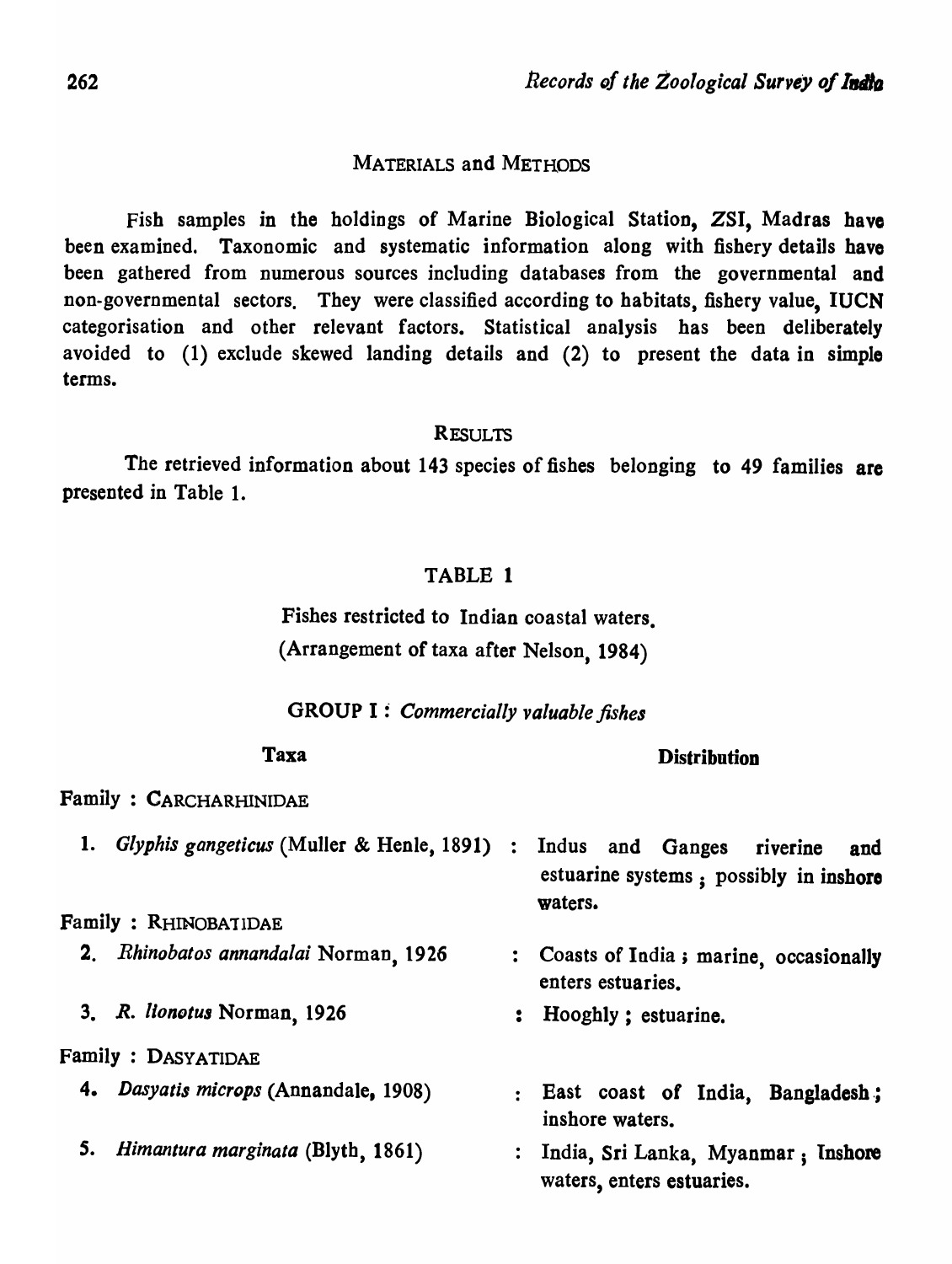Family: MYLIOBATIDAE

*6. Rhinoptera sewell;* Misra, 1946

Family : CLUPEIDAE

- 7. Corica soborna Ham.-Buch., 1822
- 8. *'Sardinella dayl* Regan, 1911
- 9. *Tenualosa ilisha* (Ham.-Buch., 1822)

Family : BNGRAULIDIDAE

- *10. Coilla ramearali* (Ham.-Buch., 1822)
- 11. C. *reynaldi* Valenciennes, 1848
- *12. Selipinna phasa* (Ham.-Buch., 1822)
- *13. Thryssa gautamiensis* Babu Rao, 1971
- *14. T. malabarica* (Bloch, 1795)
- IS. T. *purava* (Ham.-Buch., 1822)

# Family: ARIIDAE

- *16. Arius arius* (Hamilton, 1822)
- 17. A. *jella* Day, 1877
- *18. A. plalystomus* Day, 1877
- : Southwest coast (Kerala) of India; marine.
- : Gangetic system; riverine, frequents coastal inshore waters.
- : Southern costs of India, Sri Lanka; marine.
- : Persian Gulf to Myanmar : marine. pelagic, schooling in coastal waters, entering into rivers during spawning migration.
- : Gangetic delta and Andaman seas: marine, pelagic, entering estuaries.
- : East coast of India to Myanmar; coastal, entering tidal rivers.
- ; Ganges system, Coastal waters of Orissa; riverine and estuarine.
- : East coast of India; marine, pelagic, inshore, entering estuaries.
- : Coasts of India, Sri Lanka; marine, insore wa ters, pelagic, en tering estuaries.
- ; Coasts of India, Sri Lanka, Bangladesh *y* marine, inshore waters, pelagic, entering estuaries.
- : Pakistan, India, Bangladesh, Myanmar; Coastal waters, estuaries, tidal rivers and brackish water lakes.
- : East coast of India, Sri Lanka, Myanmar; coastal, inshore, estuaries and brakish waters.
- : India, Sri Lanka ; coastal waters and estuaries.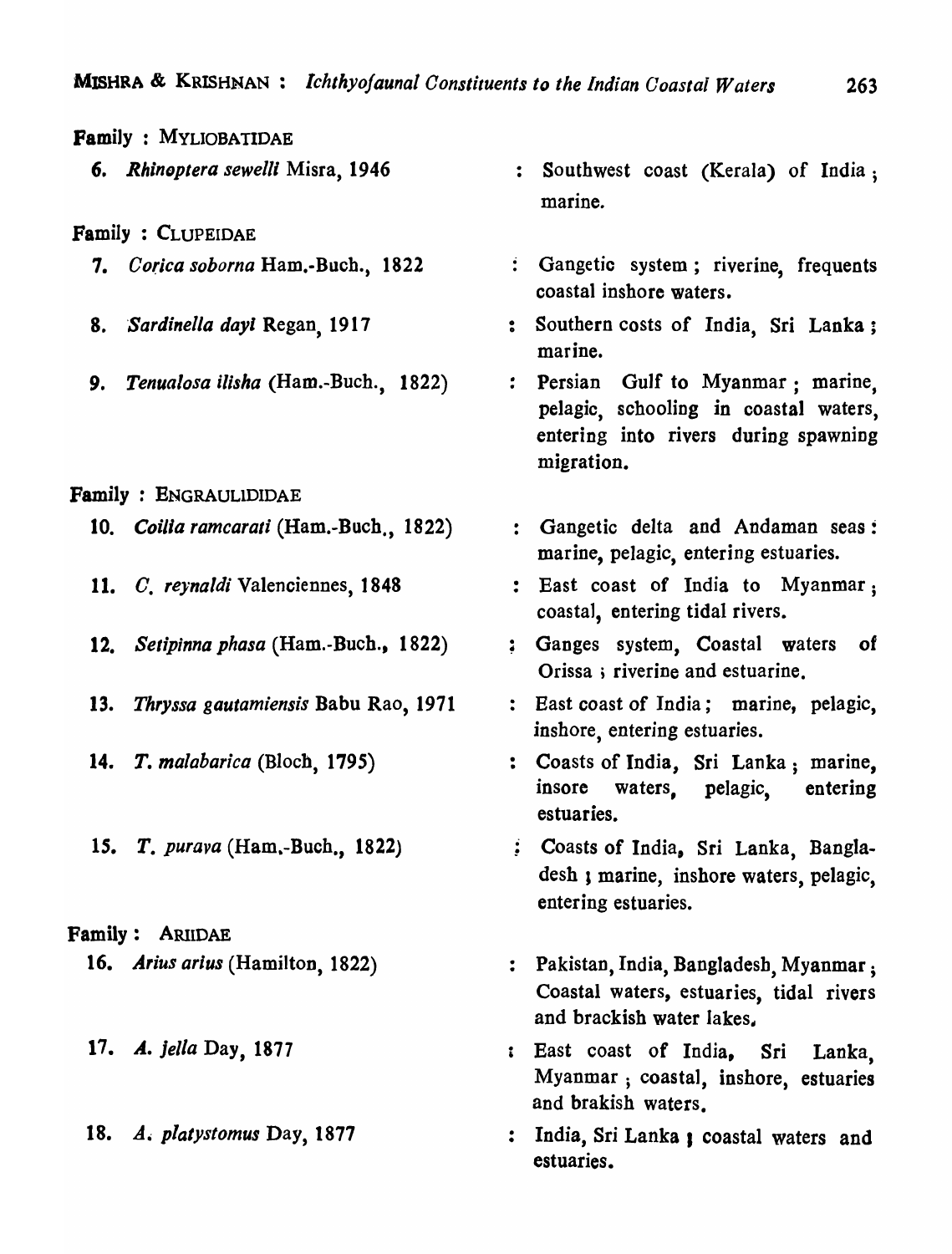| Records of the Zoological Survey of India |  |  |  |  |
|-------------------------------------------|--|--|--|--|
|-------------------------------------------|--|--|--|--|

| 19. A. subrostratus Valenciennes, 1840             | : Pakistan, southern coasts of India,<br>Sri Lanka; seas, estuaries and tidal<br>rivers.             |
|----------------------------------------------------|------------------------------------------------------------------------------------------------------|
| Family: PLOTOSIDAE                                 |                                                                                                      |
| 20. Plotosus limbatus Valenciennes, 1840           | : Southern coast of India, Sri Lanka,<br>estuaries and inshore waters.                               |
| Family : HEMIRAMPHIDAE                             |                                                                                                      |
| 21. Rhynchorhamphus malabaricus Collette,<br>1976  | Southern coasts of India, Sri Lanka;<br>inshore waters.                                              |
| Family: PLATYCEPHALIDAE                            |                                                                                                      |
| 22. Suggrundus bengalensis (Rao, (1966)            | : East coast of India; marine.                                                                       |
| <b>Family: AMBASSIDAE</b>                          |                                                                                                      |
| 23. Parambasis dayi (Bleeker, 1874)                | : Western ghats of Kerala & Vembanad<br>lake: freshwater and estuaries.                              |
| 24. P. thomasi (Day, 1870)                         | : Western ghats of Kerala & Karnataka,<br>Vembanad lake; freshwater, estuaries.                      |
| Family: HAEMULIDAE                                 |                                                                                                      |
| 25. Plectorhinchus ceylonensis (Smith, 1956)       | Sri Lanka, likely to occur in Indian<br>inshore waters.                                              |
| 26. P. griseus (Cuvier, 1830)                      | : West coast of India, Sri Lanka;<br>coral reefs and inshore waters.                                 |
| <b>Family: GERREIDAE</b>                           |                                                                                                      |
| 27. Gerres limbatus Cuvier, 1830                   | Seas of India; marine.                                                                               |
| 28. <i>G. setifer</i> (Ham.-Buch., 1822)           | : East coast of India, Sri Lanka;<br>inshore waters and estuaries.                                   |
| Family : SILLAGINIDAE                              |                                                                                                      |
| 29. Sillago indica Mc Kay, Dutt & Sujatha,<br>1985 | : Coasts of India; inshore waters.                                                                   |
| 30. S. soringa Dutt & Sujatha, 1983                | : East coast of India, inshore sandy<br>bottom.                                                      |
| 31. S. vincenti Mc Kay, 1980                       | : Southern coast of India; coastal,<br>inshore waters.                                               |
| Family: SCIAENIDAE                                 |                                                                                                      |
| 32. Daysciaena albida (Cuvier, 1830)               | India, Sri Lanka, possibly extending<br>eastward; coastal waters, estuaries,<br>ascending backwater. |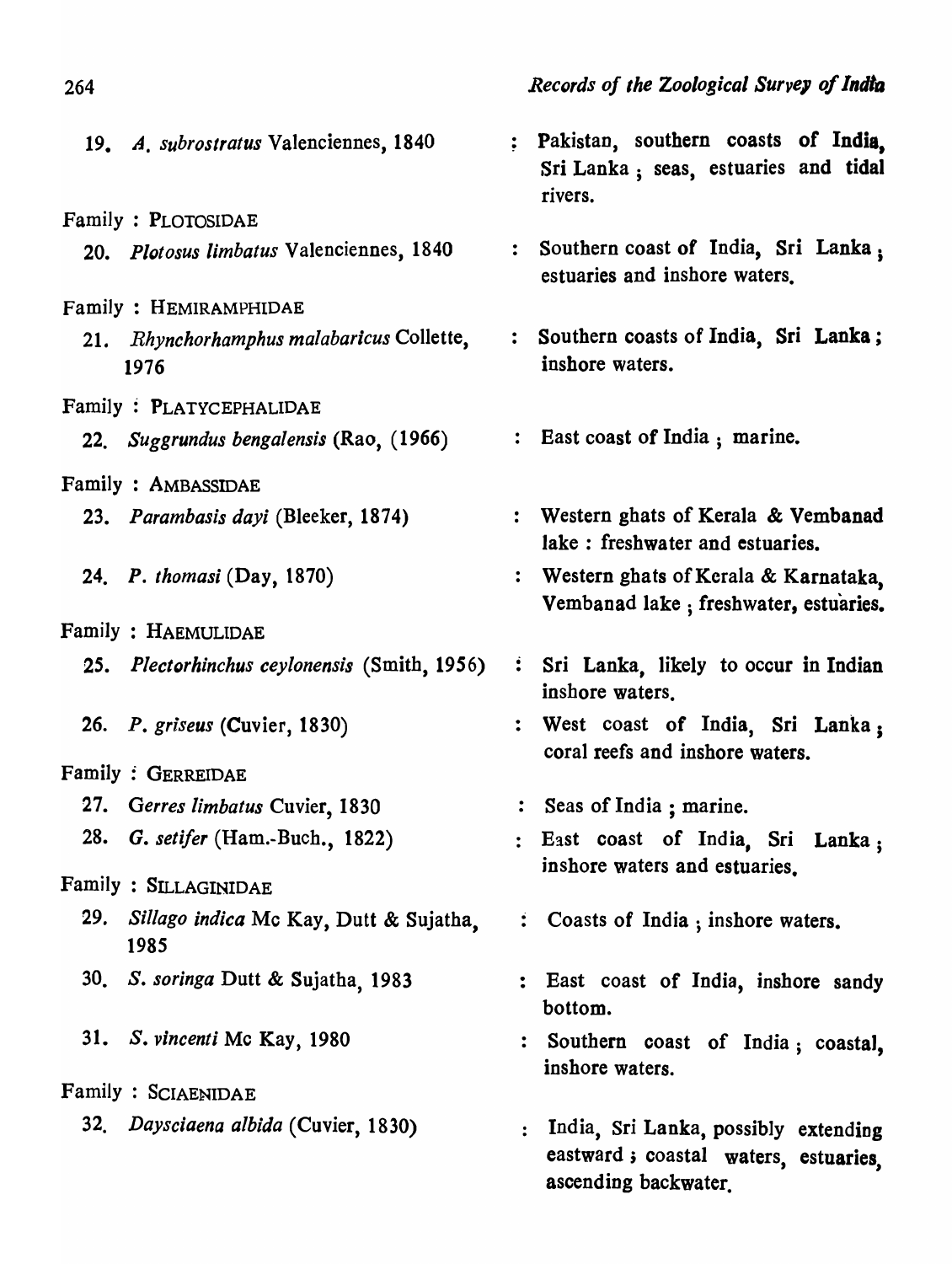|     | 33. Johnieops aneus (Bloch, 1793)            |                  | : West coast of India, Pakistan, Sri<br>Lanka; marine.                                                  |
|-----|----------------------------------------------|------------------|---------------------------------------------------------------------------------------------------------|
|     | 34. J. macrorhynchus Mohan, 1976             |                  | : India, Sri Lanka, eastward to<br>Singapore; marine                                                    |
|     | 35. Johnius carouna (Cuvier, 1830)           |                  | : Southern coast of India, Nicobar<br>Island; coastal inshore waters,<br>estuaries and backwaters.      |
|     | 36. J. elongatus Mohan, 1976                 |                  | : West coast of India; coastal waters.                                                                  |
|     | 37. J. gangeticus Talwar, 1991               |                  | Gangetic system (Sunderbans);<br>rivers and estuaries.                                                  |
|     | <b>38.</b> J. glaucus (Day, 1876)            |                  | : West coast of India; marine.                                                                          |
|     | 39. J. mannarensis Mohan, 1969               |                  | South-east coast of India, Sri Lanka;<br>marine.                                                        |
|     | 40. Kathala axillaris (Cuvier, 1830)         |                  | India, Sri Lanka; inshore waters.                                                                       |
|     | 41. Macrospinosa cuja (Ham.-Buch., 1822)     | $\ddot{\bullet}$ | Gangetic estuaries.                                                                                     |
| 42. | Otolithes cuvieri Trewayas, 1974             | $\ddot{\bullet}$ | Pakistan, India, Sri Lanka; inshore<br>and coastal waters.                                              |
|     | <b>Family: LEIOGNATHIDAE</b>                 |                  |                                                                                                         |
|     | 43. Leiognathus jonesi James, 1971           |                  | : South-east coast of India, Andamans;<br>coastal, marine.                                              |
|     | Family: CICHLIDAE                            |                  |                                                                                                         |
|     | 44. <i>Etroplus suratensis</i> (Bloch, 1785) |                  | South-west and east coasts of India,<br>Lanka, inshore waters<br>Sri<br>and<br>estuaries.               |
|     | <b>Family: MUGILIDAE</b>                     |                  |                                                                                                         |
|     | 45. Liza parsia (Ham.-Buch., 1822)           |                  | : Pakistan, India (including Andamans),<br>Sri Lanka; shallow coastal waters.                           |
|     | <b>Family: POLYNEMIDAE</b>                   |                  |                                                                                                         |
|     | 46. Polydactylus sexfilis (Val., 1831)       |                  | Coasts of India; marine.                                                                                |
|     | 47. Polynemus paradiseus Linnaeus, 1758      | :                | Pakistan, India, Sir Lanka; shallow<br>sandy inshore waters, entering rivers<br>during breeding season. |
|     | <b>Family : TRICHIURIDAE</b>                 |                  |                                                                                                         |
|     | 48. Lepturacanthus pantului (Gupta, 1966)    |                  | : East coast of India; benthopelagic/<br>pelagic, coastal waters, estuaries.                            |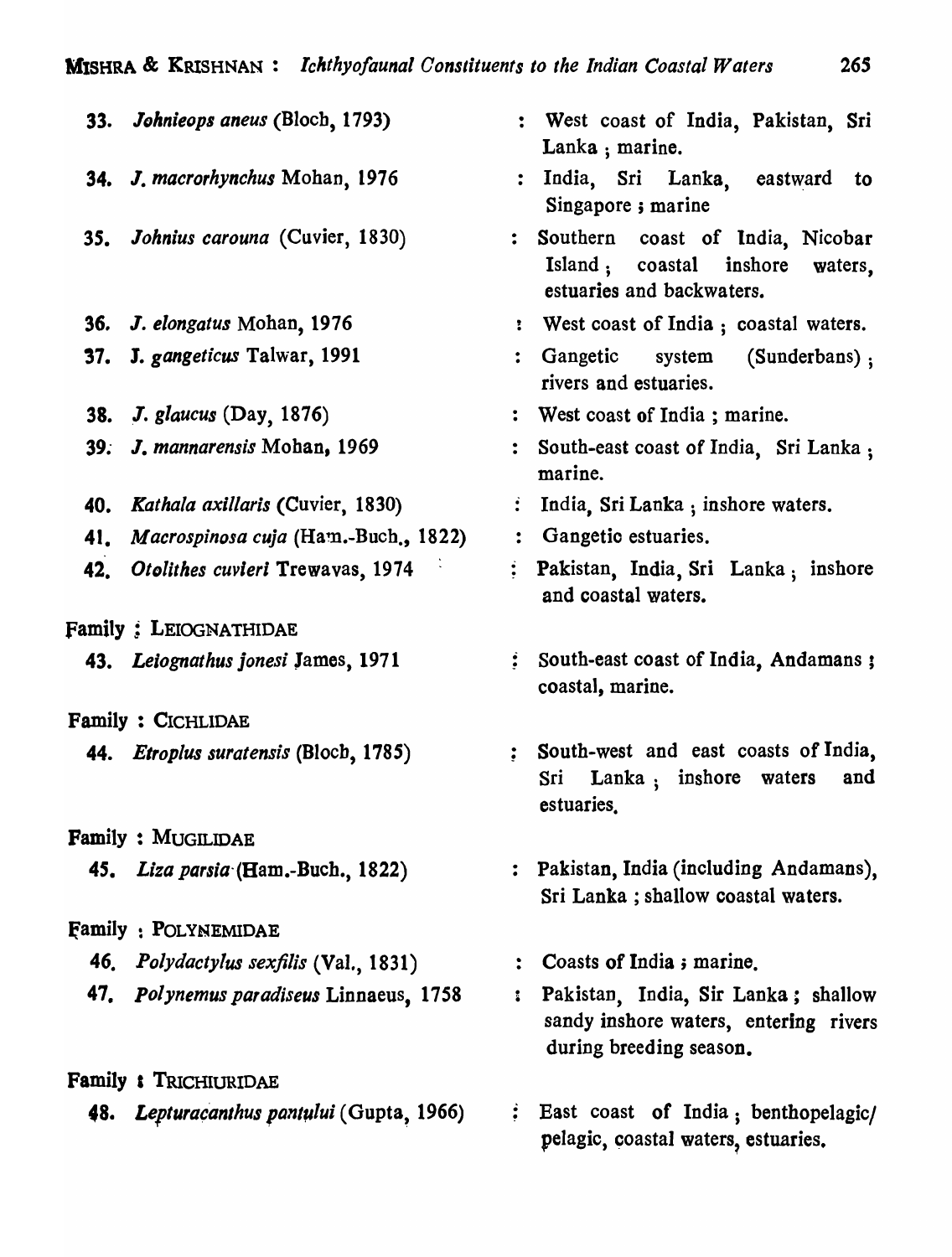| 49. Trichiurus gangeticus Gupta, 1966          | : East coast of India; coastal waters<br>and estuaries.                  |
|------------------------------------------------|--------------------------------------------------------------------------|
| Family: BOTHIDAE                               |                                                                          |
| 50. Pseudorhombus micrognathus Norman,<br>1927 | : North-east coast of India; marine.                                     |
| Family: CYNOGLOSSIDAE                          |                                                                          |
| 51. Cynoglossus dispar Day, 1877               | : Pakistan, West coast of India; marine.                                 |
| 52. C. dubius Day, 1873                        | : Pakistan, West coast of India : inshore<br>waters.                     |
| 53. C. macrostomus Norman, 1928                | : Coasts of India; shallow sandy<br>bottom of shelf, entering estuaries. |
| 54. C. semifasciatus Day, 1877                 | : East coast of India; muddy and sandy<br>bottom of shelf.               |
| Family : SOLEIDAE                              |                                                                          |
| 55. Zebrias synapturoides (Jenkins, 1910)      | South-west and East coasts of India;<br>inshore waters.                  |

# GROUP II : *Common but non-commercial fishes*

|                | Family: SCYLIORHINIDAE                           |                                                                                                         |
|----------------|--------------------------------------------------|---------------------------------------------------------------------------------------------------------|
|                | 56. Cephaloscyllium silasi (Talwar, 1974)        | : South-west coast of India; benthic. on<br>the upper most continental slope at a<br>depth of 300 mtrs. |
|                | 57. Halaelurus hispidus (Alcock, 1891)           | : Andamans & Gulf<br>of Mannar.<br>benthic, deep water.                                                 |
|                | Family: SYNODONTIDAE                             |                                                                                                         |
|                | 58. Saurida longimanus Norman, 1939              | : Pakistan & north-west coast of India ;<br>marine.                                                     |
| <b>Family:</b> | Hemiramphidae                                    |                                                                                                         |
|                | 59. Hyporhamphus xanthopterus (Val., 1846) :     | South-west cost of India; estuarine.                                                                    |
|                | Family: SYNGNATHIDAE                             |                                                                                                         |
|                | 60. Hippocampus branchyrhynchus Dunker.<br>1914. | : Chilka lake (India) and Mekran coast<br>(Pakistan); brackish waters.                                  |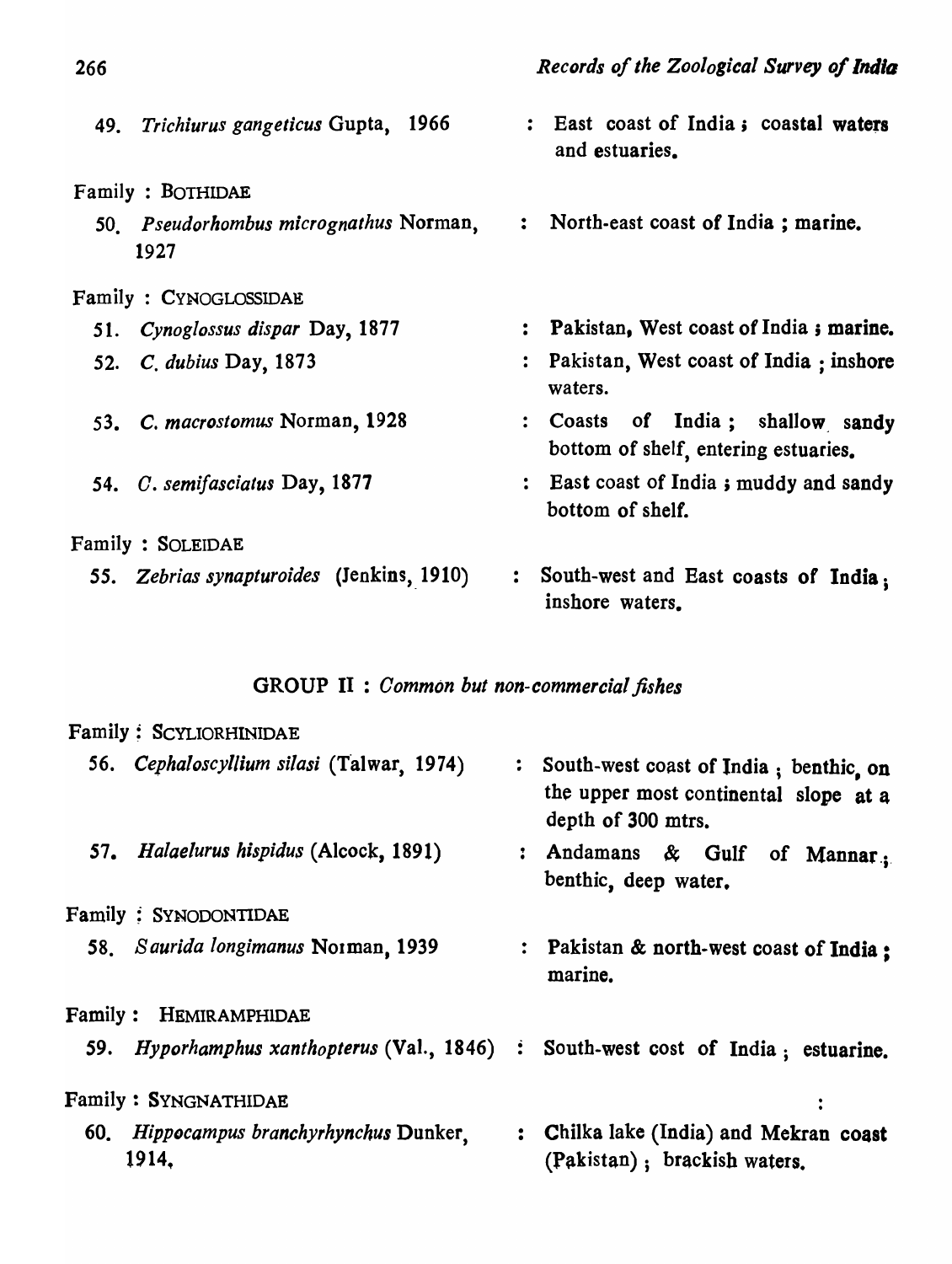| $\mu$ , $\mu$ , $\mu$ , $\mu$ , $\mu$ , $\mu$ , $\mu$ , $\mu$ , $\mu$ , $\mu$ , $\mu$ , $\mu$ , $\mu$ , $\mu$ , $\mu$ , $\mu$ , $\mu$ , $\mu$ , $\mu$ , $\mu$ , $\mu$ , $\mu$ , $\mu$ , $\mu$ , $\mu$ , $\mu$ , $\mu$ , $\mu$ , $\mu$ , $\mu$ , $\mu$ , $\mu$ , $\mu$ , $\mu$ , $\mu$ , $\mu$ , $\mu$ , | 20 I                                                                             |
|---------------------------------------------------------------------------------------------------------------------------------------------------------------------------------------------------------------------------------------------------------------------------------------------------------|----------------------------------------------------------------------------------|
| 61. Microphis branchyurus (Bleeker, 1853)                                                                                                                                                                                                                                                               | : Southern India, Nicobar Islands,<br>Sri Lanka; estuaries and freshwater.       |
| 62. <i>M. cuncalus</i> (Ham.-Buch., 1822)                                                                                                                                                                                                                                                               | : India, Bangladesh, Sri Lanka; fresh-<br>water, estuaries, low saline habitats. |
| Family : TRIGLIDAE                                                                                                                                                                                                                                                                                      |                                                                                  |
| 63. Lepidotrigla riggsi Richards & Saksena,<br>1977                                                                                                                                                                                                                                                     | : Southern coasts of India, Andaman<br>sea; marine.                              |
| <b>Family: SCIAENIDAE</b>                                                                                                                                                                                                                                                                               |                                                                                  |
| 64. Atrobucca trewayase Talwar &<br>Sathiarajan, 1974                                                                                                                                                                                                                                                   | : South-east coast<br>India :<br>of<br>deep<br>waters.                           |

Family: LABRIDAE

- *65. X,richtys cyanifrons* Val. 1840
- Family : URANOSCOPIDAE
	- *66. [chthyscopus inernlis* Cuvier, 1829
	- 67. Uranoscopus guttatus Cuvier, 1829
- Family: CALLIONYMIDAE
	- *68. Synchirops lineolatus* (Va!., 1837)
- Family: GODIlPAE
	- 69. *Acentrogobius griseus* (Oay, 1876)
	- *70. A. madraspatensis* (Day, 1868)
	- 71. *A. masoni* (Day, 1873)
	- *72. Apocryptus bato* (Ham.-Buch., 1822)
	- *73. Awaous gutum·* '(Ham.-Bueh .• 1822)
	- *74. Bathygobius ostreicola* (Choudhuri, 1916)
	- *75. Boleophthalmus dussumieri* Val., 1837
	- 76. Callogobius seshaiyai Jacob & Ranganath, : South-east coast of India, estuaries. 1960
- 
- : Southern coasts of India; marine.
- Coasts of India; marine
- Coasts of India; marine  $\ddot{\cdot}$
- : India (Madras, Andamans); marine.
- South. east coast of India; brackishwaters.
- ! South-east coast of India; backwaters.
- : Coasts of India; marine and backwaters.
- : India, Bangladesh, Myanmar ; marine to freshwater.
- : India, Bangladesh; rivers and estuaries.
- : East coast of India; estuaries.
- : Iraq, Pakistan, India. Bangladesh; seas and estuaries.
-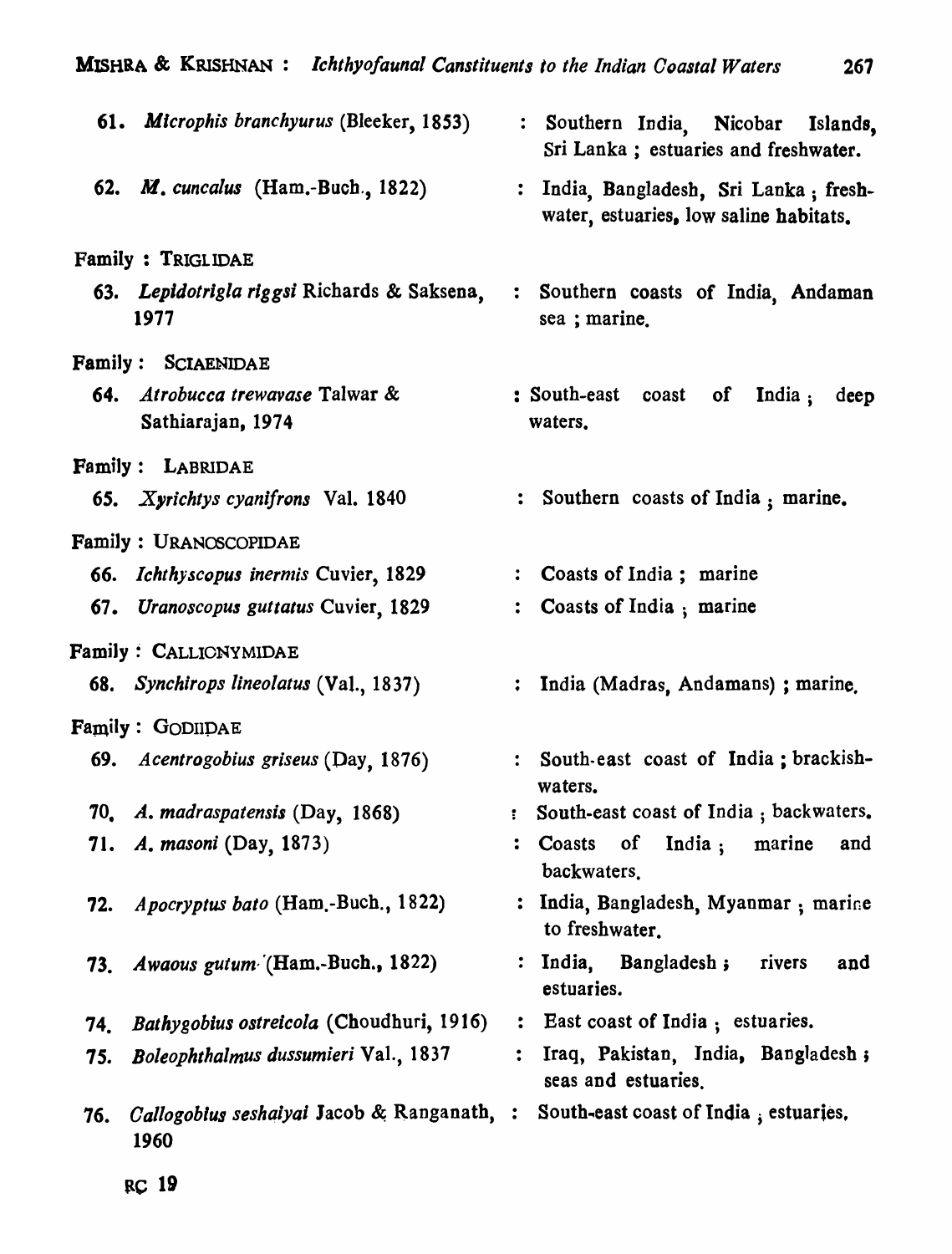| 77. | Gobiopsis macrostoma Steindachner, 1860        | $\ddot{\cdot}$   | India, Thailand; coastal waters and<br>estuaries.                                        |
|-----|------------------------------------------------|------------------|------------------------------------------------------------------------------------------|
| 78. | Mugilogobius valigouva (Deraniyagala,<br>1936) |                  | : Sri Lanka, India (Goa) ; estuaries.                                                    |
| 79. | Oligolepis cylindriceps (Hora, 1923)           |                  | : India (Chilka, Ennore estuary, Cochin<br>backwaters); brackish waters.                 |
|     | 80. Parachaeturichthys ocellatus Day, 1873     |                  | : Pakistan North-west coast of India ;<br>marine.                                        |
|     | 81. Parapocryptes rictuosus (Val., 1837)       |                  | : West coast of India; marine and<br>brackish waters.                                    |
| 82. | Periophthalmus pearsi Eggert, 1935             |                  | : India (West Bengal), Bangladesh,<br>Myanmar; marine and<br>brackish<br>waters.         |
| 83. | Sicyopterus griseus (Day, 1876)                |                  | Southern coasts of India; estuaries<br>and backwaters.                                   |
|     | Family: GOBIOIDIDAE                            |                  |                                                                                          |
|     | 84. Taenioides buchanani (Day, 1873)           |                  | : East coast<br>India, Myanmar 1<br>of<br>estuarine.                                     |
|     | Family : SOLEIDAE                              |                  |                                                                                          |
|     | 85, Synaptura albomaculatus Kaup, 1858         | $\ddot{\bullet}$ | East<br>coast of India, Bangladesh,<br>Myanmar; shallow coastal<br>waters,<br>estuaries. |
|     | GROUP III : Less frequent ; commercial fishes  |                  |                                                                                          |
|     | Family : CLUPEIDAE                             |                  |                                                                                          |

| 86. Dayella malabarica (Day, 1873)         | : South-west coast of India; rivers.<br>estuaries.                           |
|--------------------------------------------|------------------------------------------------------------------------------|
| 87. Ehirava fluviatilis Deraniyagala, 1929 | : Southern coasts of India, Sri Lanka :<br>estuaries, lagoons, tidal rivers. |
| Family: PRISTIGASTERIDAE                   |                                                                              |

*88. pellona dayi* Wongratana, 1983

: East coast of India, Great Nicobar Island ; marine.

268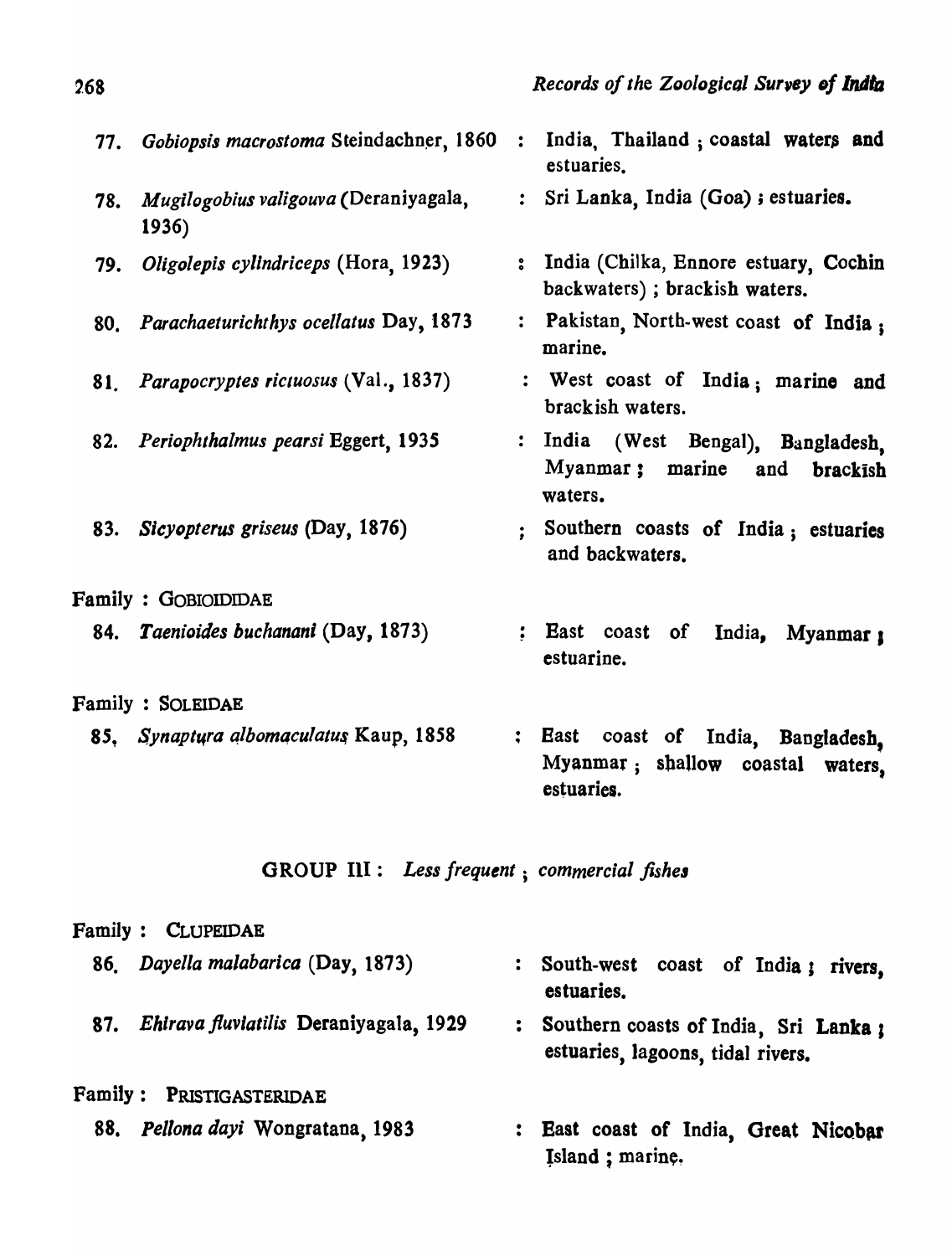| <b>Family: ENGRAULIDIDAE</b>            |                                                                                 |
|-----------------------------------------|---------------------------------------------------------------------------------|
| Thryssa dayi Wongratana, 1983<br>89.    | : Pakistan, West coast of India, marine,<br>pelagic, inshore waters.            |
| 90. T. polybranchialis Wongratana, 1983 | Coasts of India, Sri Lanka; marine<br>$\ddot{\bullet}$<br>pelagic, schooling.   |
| 91. T. spinidens (Jordan & Seale, 1925) | : India (West Bengal) to Thailand:<br>marine, inshore, pelagic.                 |
| 92. T. stenosoma Wongratana, 1983       | : North-east coast of India, Bangladesh,<br>Myanmar; estuarins, inshore waters. |

# GROUP IV : *Less frequent, non-commercial fishes*

| <b>Family: SQUALIDAE</b>                                                      |                                                                                                |
|-------------------------------------------------------------------------------|------------------------------------------------------------------------------------------------|
| 93. Centroscyllium ornatum (Alcock, 1889)                                     | : North Arabian Sea and North Bay of<br>Bengal; dcep sea form from upper<br>continental slope. |
| Family : MURAENIDAE                                                           |                                                                                                |
| 94. Lycodontis punctatus (BI. & Schn., 1801) : East coast of India; marine.   |                                                                                                |
| 95. L. sathete (Ham.-Buch., 1822)                                             | : Hooghly estuary.                                                                             |
| Family: MORINGUIDAE                                                           |                                                                                                |
| 96. Moringua arundinacea (McClelland, 1844):                                  | Gangetic estuaries.                                                                            |
| 97. M. raitaborua (Ham.-Buch., 1822)                                          | : Gangetic estuaries.                                                                          |
| Family: OPHICHTHIDAE                                                          |                                                                                                |
| 98. Caecula pterygea Vahl, 1794                                               | : Southern coasts of India; estuaries<br>and inshore waters.                                   |
| 99. Ophichthus microcephalus (Day, 1870)                                      | : West coast of India, marine.                                                                 |
|                                                                               |                                                                                                |
| 100. O. ornatissimus (Kaup, 1856)                                             | : West coast of India; marine.                                                                 |
| <b>Family: BATRACHOIDIDAE</b>                                                 |                                                                                                |
| 101. Austrobatrachus dussumieri (Val., 1829) : Pakistan, West coast of India, | Sri<br>Lanka ; estuaries.                                                                      |
| Family: PLATYCEPHALIDAE                                                       |                                                                                                |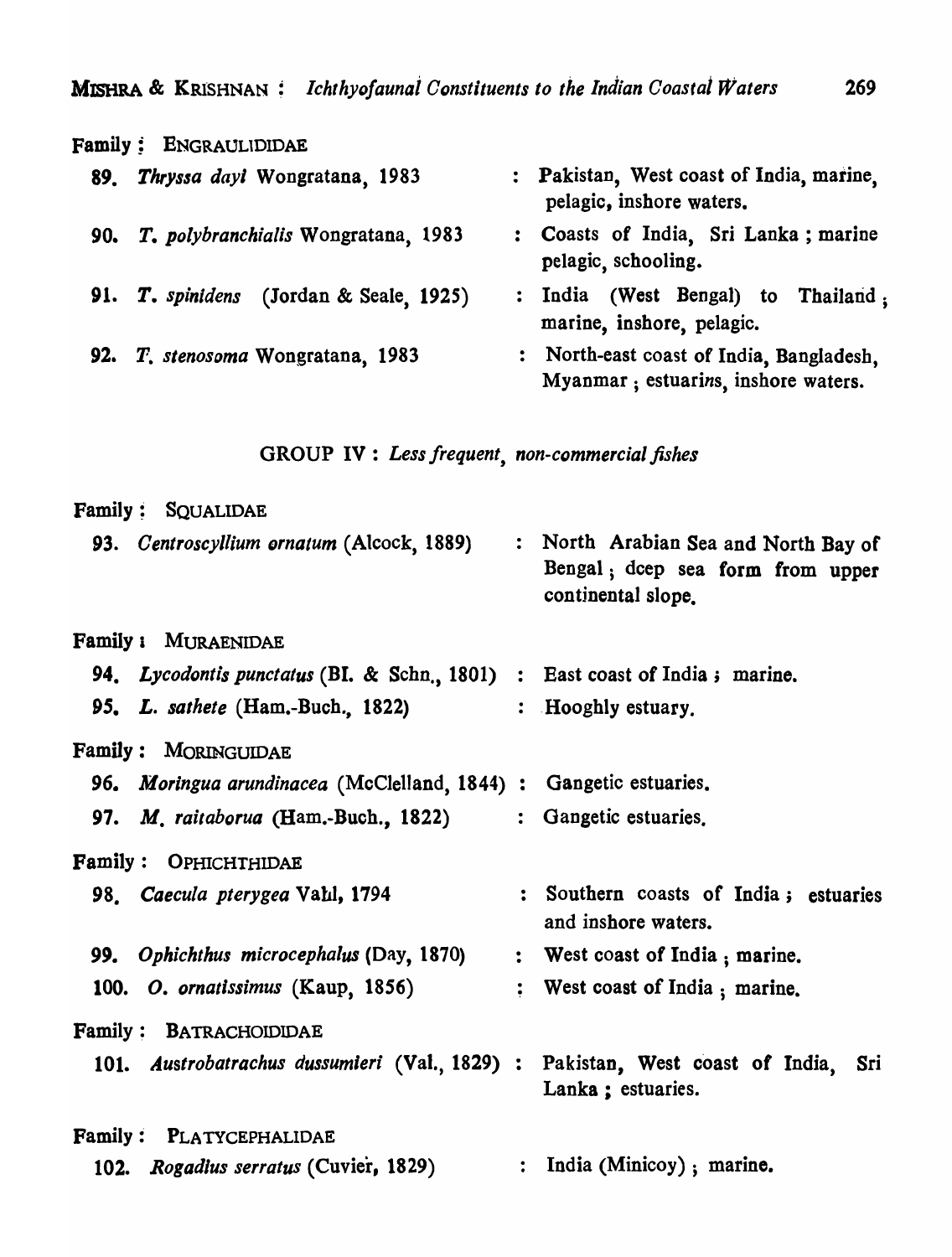| Family: AMMODYTIDAE                                                                   |                  |                                                          |
|---------------------------------------------------------------------------------------|------------------|----------------------------------------------------------|
| 103. Ammodytus kalollepis Gunther, 1862                                               |                  | : Coasts of India; sandy inshore waters.                 |
| Family: BLENNIDAE                                                                     |                  |                                                          |
| 104. Alticus andersoni (Day, 1878)                                                    |                  | : Andaman Islands; marine                                |
| Family: CALLIONYMIDAE                                                                 |                  |                                                          |
| 105. Callionymus orientalis Bl. & Schn., 1801 : South-east coast of India; estuaries, |                  | inshore waters.                                          |
| Family: GOBIIDAE                                                                      |                  |                                                          |
| 106. Boleophthalmus dentatus Val., 1837                                               |                  | : West coast of India; marine, estuaries.                |
| 107. Stigmatogobius minima (Hora, 1923)                                               |                  | : India (Chilka, Godavari estuary);<br>brackish waters.  |
| Family: TRYPAUCHENIDAE                                                                |                  |                                                          |
| 108. <i>Amblytrypauchen arctocephalus</i> (Alcock, : Hooghly estuary.<br>1890)        |                  |                                                          |
| <b>Family: ELEOTRIDAE</b>                                                             |                  |                                                          |
| 109. Eleotris lutea Day, 1876                                                         |                  | : India (West Bengal, Andamans),<br>Myanmar); estuaries. |
| Family: BOTHIDAE                                                                      |                  |                                                          |
| 110. Cephalopsetta ventrocellatus Dutt & Rao, : East coast of India; marine.<br>1965  |                  |                                                          |
| GROUP $V$ : Rare fishes                                                               |                  |                                                          |
| Family : SCYLIORHINIDAE                                                               |                  |                                                          |
| 111. <i>Apristurus investigatoris</i> (Misra, 1962)                                   |                  | : Andaman Sea; deepwater,<br>bottom<br>dwelling.         |
| Family : RHINOBATIDAE                                                                 |                  |                                                          |
| 112. Rhinobatos variegatus Nair & Mohan,<br>1973                                      | $\ddot{\bullet}$ | Gulf of Mannar; marine.                                  |
| <b>Family : MURAENIDAE</b>                                                            |                  |                                                          |
| 113. Echidna nigra (Day, 1870)                                                        |                  | Andamans, reef dwelling.                                 |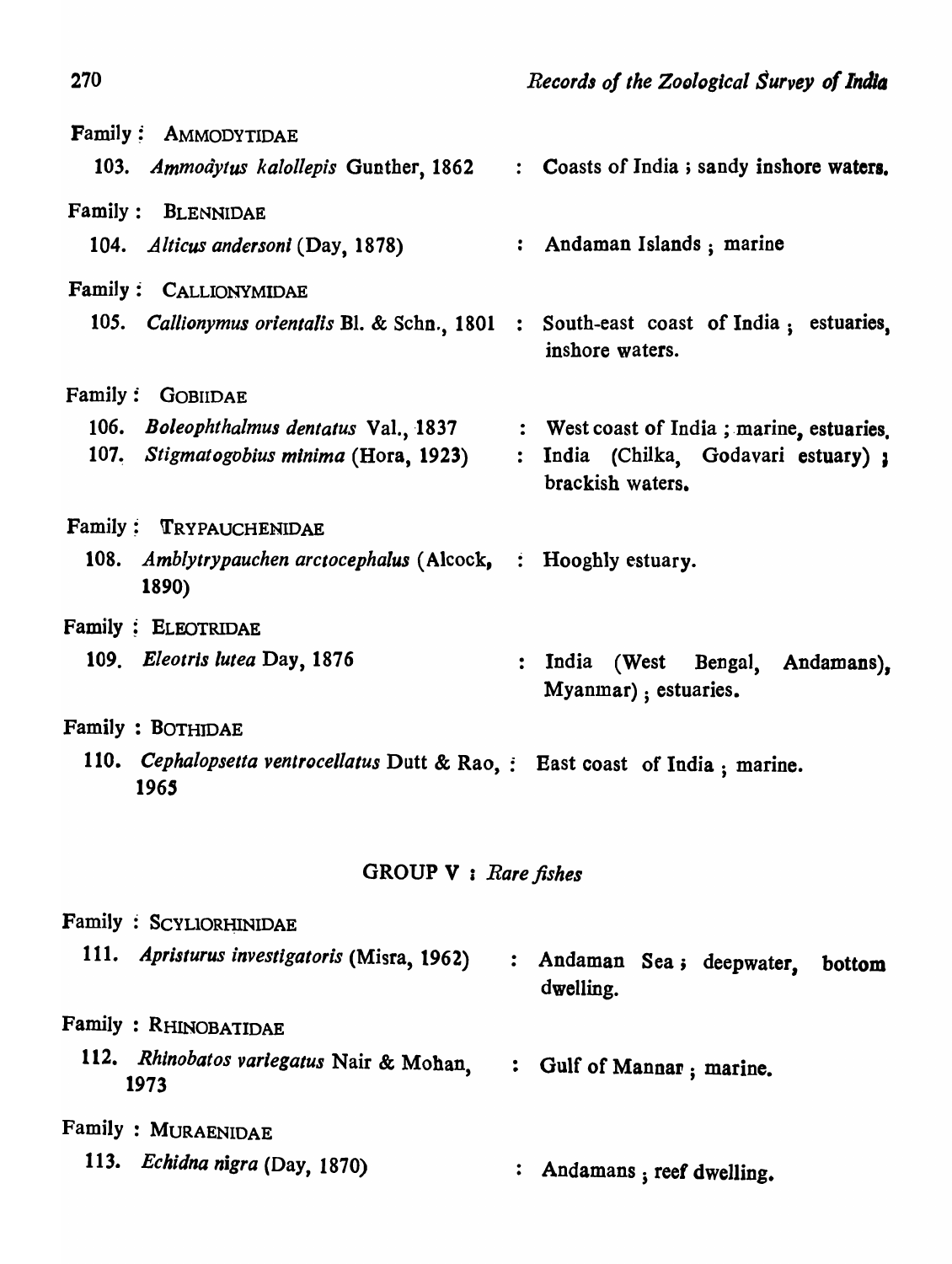|      | Family: OPHICHTHIDAE                                                                   |                  |                                                                            |
|------|----------------------------------------------------------------------------------------|------------------|----------------------------------------------------------------------------|
|      | 114. Bascanichthys deraniyagalai Menon, 1961:                                          |                  | South-east coast of India (Karaikal),<br>Sri Lanka; estuaries.             |
|      | <b>Family: SERREVOMERIDAE</b>                                                          |                  |                                                                            |
|      | 115. Serrevomer microps (Alcock, 1889)                                                 |                  | : Andaman Sea ; deep water.                                                |
|      | <b>Family: SCORPANEIDAE</b>                                                            |                  |                                                                            |
|      | 116. Setarches longimanus (Alcock, 1894)                                               |                  | : Andaman Sea ; deep water.                                                |
|      | Family : PRISTIGASTERIDAE                                                              |                  |                                                                            |
|      | 117. Ilisha obfuscata Wongratana, 1983                                                 |                  | : India (Pondicherry &<br>Bombay);<br>marine.                              |
|      | <b>Family: ENGRAULIDIDAE</b>                                                           |                  |                                                                            |
|      | 118. Thryssa kammalensoides Wongratana,<br>1983                                        |                  | : India (Godavari estuary and nearby<br>inshore waters).                   |
|      | <b>Family : ARIIDAE</b>                                                                |                  |                                                                            |
|      | 119. Arius gagora (Hamilton, 1822)                                                     |                  | : India (West Bengal, Orissa), Bangla-<br>desh; estuaries, tidal rivers.   |
|      | 120. A. parvipinnis Day, 1877                                                          |                  | : East coast of India; marine.                                             |
| 121. | <i>Hemipimeladus jatius</i> (Hamilton, 1822)                                           | $\ddot{\bullet}$ | India (West Bengal, Orissa), Bangla-<br>desh, Myanmar ; estuaries, rivers. |
|      | <b>Family: APOGONIDAE</b>                                                              |                  |                                                                            |
|      | 122. Apogon nigricans Day, 1875                                                        |                  | : East coast of India (Madras); marine.                                    |
|      | Family: NEMIPTERIDAE                                                                   |                  |                                                                            |
|      | 123. Parascolopsis boesemani Rao & Rao, 1981 : East coast of India (Waltair) ; marine. |                  |                                                                            |
|      | <b>Family: SCIAENIDAE</b>                                                              |                  |                                                                            |
|      | 124. <i>Bahaba chaptis</i> (Ham.-Buch., 1822)                                          |                  | : Hooghly estuary, Myanmar; coastal<br>waters, tidal rivers.               |
|      | 125 Panna heterolepis Trewavas, 1977                                                   |                  | : Hooghly estuary.                                                         |
|      | <b>Family: LEIOGNATHIDAE</b>                                                           |                  |                                                                            |
|      | 126. Leiognathus striatus James & Badruddin, : Gulf of Mannar; marine.<br>1991         |                  |                                                                            |
|      | <b>Family: BLENNIDAE</b>                                                               |                  |                                                                            |
|      | 127. Istiblennius dayi (Whitley, 1929)                                                 |                  | Andamans; coastal,                                                         |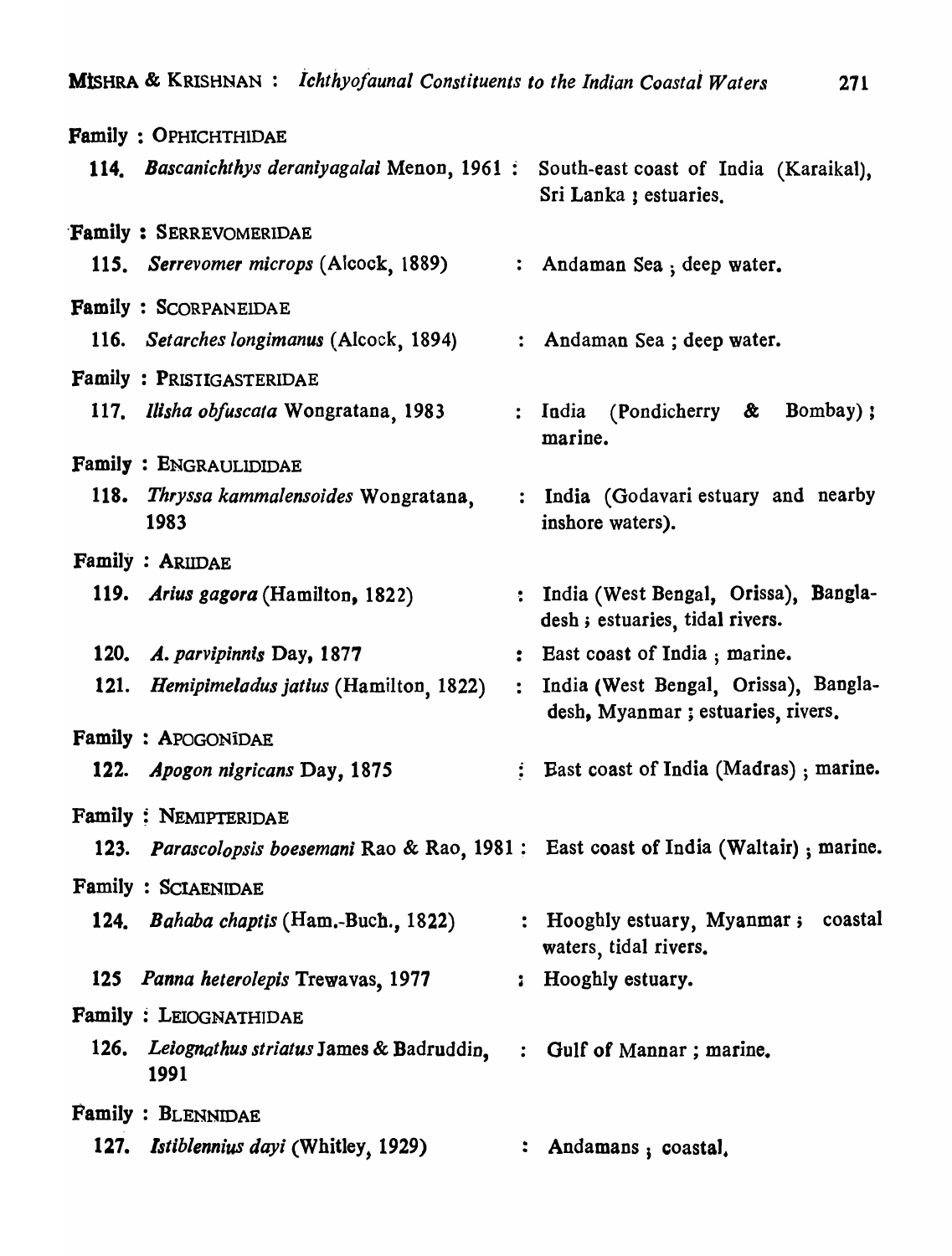|             | Family: GOBIIDAE                                             |                      |                                                                                                                |
|-------------|--------------------------------------------------------------|----------------------|----------------------------------------------------------------------------------------------------------------|
| 128.        | Bathygobius macrocephalus (Rao, 1968)                        | $\ddot{\cdot}$       | East coast of India; inter-tidal rock<br>pools.                                                                |
| 129.        | Boleophthalmus sculptus Gunther, 1861                        | $\ddot{\cdot}$       | $(Bombay)$ ;<br>West coast of India<br>coastal.                                                                |
| 130.        | Callogobius andamanensis Menon &<br>Chatterjee, 1974         |                      | : Andaman Islands; coastal.                                                                                    |
| 131.        | Cottogobius kapuri Rao, 1976                                 |                      | East coast of India (Godavari estuary).                                                                        |
| 132.        | Chiramenu fluviatilis Rao, 1970                              |                      | East coast of India (Godavari estuary).                                                                        |
| 133.        | Oxyurichthys dasi Talwar et al., 1982                        |                      | Andaman Islands ; coastal.                                                                                     |
| 134.        | O. talwari Mehta et al., 1989                                |                      | Andaman Islands; coastal.                                                                                      |
| 135.        | Pogonogobius planifrons (Day, 1873)                          | $\ddot{\bullet}$     | West coast of India (Bombay); coastal.                                                                         |
| <b>136.</b> | Silhouttea Indicus Rao, 1971                                 | $\ddot{\phantom{a}}$ | East coast of India (Godavari estuary).                                                                        |
| 137.        | Scartelaos glaucus (Day, 1876)                               |                      | Andaman Islands; coastal.                                                                                      |
|             | Family: ELEOTRIDAE                                           |                      |                                                                                                                |
|             | 138. Incara multisquamatus Rao, 1971                         | ĩ                    | East coast of India (Godavari estuary).                                                                        |
| <b>139.</b> | Eleotris andamanensis Herre, 1939                            |                      | Andaman Islands ; coastal.                                                                                     |
|             | 140. Ptereleotris andamanensis Herre, 1939                   |                      | Andaman Islands ; coastal.                                                                                     |
|             | Family : SIGANIDAE                                           |                      |                                                                                                                |
| 141.        | Siganus peulloides Woodland & Randall, :<br>1979             |                      | Maldives, Similan Islands, isolated<br>islands of west coast of Thailand,<br>possibly Andaman Nicobar Islands. |
|             | Family: TETRAODONTIDAE                                       |                      |                                                                                                                |
| 142.        | Arothron leopardus (Day, 1878)                               |                      | Coasts of India; marine.                                                                                       |
| 143.        | Canthigaster investigatoris (Annandale & :<br>Jenkins, 1914) |                      | Andaman sea ; marine.                                                                                          |

# **DISCUSSION**

The fauna of Indo-west Pacific region is incredibly rich with a species diversity that far exceeds that of the tropical regions. It possesses many families which are not found anywhere else-Pegasidae, Sillaginidae, Kraemeriidae, Siganidae, etc., while other tropical regions possess very few (Briggs, 1974). Indian coastal waters are important

272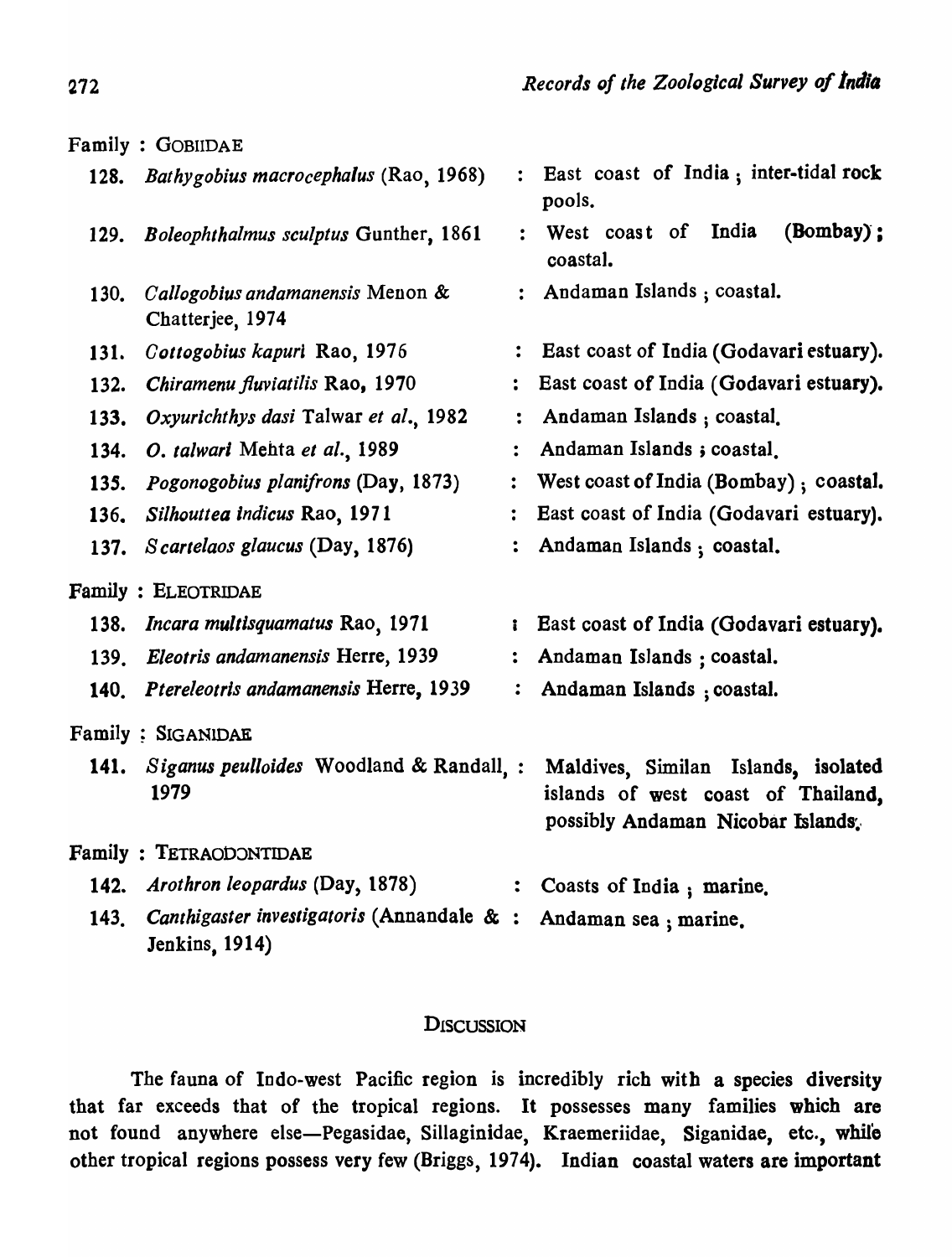from taxonomic point of view as one of the peripheral areas in the evolution of marine fish species. A numerical analysis of fish species is necessary before having a cursory look at the distribution patterns. A close scrutiny indicates the presence of 143 species of endemics *(SS* species in the east coast, *2S* in the west coast, 48 in both the coasts and 15 enjoying insular distribution).

There are 46 narrow endemic species of fishes found in pockets. The major pockets of occurrence are (i) the Gangetic estuaries (12 species: *Glyphis gangeticus*, Rhinobatos lionotus, Lycodontis sathete, Moringua arundinacea, M. raitaborua, Corica *8oborna, Setipinna phasa, Bahaba chaptis, Johnius gangeticus, Macrospinosa cuja, Panna heterolepi"* and *Amblytrypauchen arclocephalus),* (ii) Godavari estuaries (6 species: *Thryssa kammalensoidea, Cottogobius kapuri, Callogobius seshaiyai, Chiramenu j/uviatilis, Silhouttea Indlcus* and *lncara mullisquamatus),* (iii) Estuarine systems and coastal belt of Kerala (6 species: *Cephaloscyllium silasi, Rhinoptera sewelli, Dayella malabarica, Hyporhamphus xanthopterus, Parambasis dayi* and P. *thomasi*), (iv) the Gulf of Mannar, (3 species: *Balaelurus hispidus, Rhinobatos variegatus* and *Leiognathus strlatus)* and (v) Seas around Andaman Islands (12 species: Alticus andersonii, Callogobius andamanensis, Canthigaster *Investigatorls, Echidna nigra, Eleotris andamanensis, Istiblennius dayi, Oxyurichthys dasi,*  Q. *ta/wari, Ptereleotris andamanensis, Scarlelaos glaucus, Serrevomer mlcrops* and *Setarches longimanus*. These pockets should be earmarked for conservation purposes with appropriate legislation and enforcement of law. We may even call them as "hot spots<sup>\*</sup> requiring stringent measures to protect the ecosystem as a whole rather than trying to save dwindling species. The other S narrow endemics, *viz. lllsha obfuscata*  (known from Pondicherry and Bombay) *Hippocampus branchyrhynchus* (Chilka lake and Pakistan), *Rogadius serratus* (Minicoy Islands), *Apogon nigricans* (Madras coast) and *Parapocryptes rictuosus* (Chilka lake and Ennore estuary) have to be appropriately taken care of.

Out of the 143 'species of fishes discussed here, *S5* are of common occurrence with fishery value either at a major or minor level, 30 are commonly occurring with no interest to fisheries and passed on as trash fish, 7 are less frequent in commercial oatches, 18 are less frequent and non-commercial and 33 species are rare.

In the recent years catch statistics indicate a fluctuating trend qualitatively and quantitatively for common commercial fishes. EspecialJy in the case of *Tenualosa ilisha*  catches are fast declining all over the range, more drastically in the Gangetic estuarine system perhaps due to habitat destruction (Talwar and Jhingran, 1991; Chandra Ravish, 1994; Kotwal, 1994; Mukhopadhyay, 1994). It is suspected that individual populations of *T. ilisha* are often isolated and that distinct races exist in the different river systems (Pillay and Rosa, 1963). These races are also susceptible. This species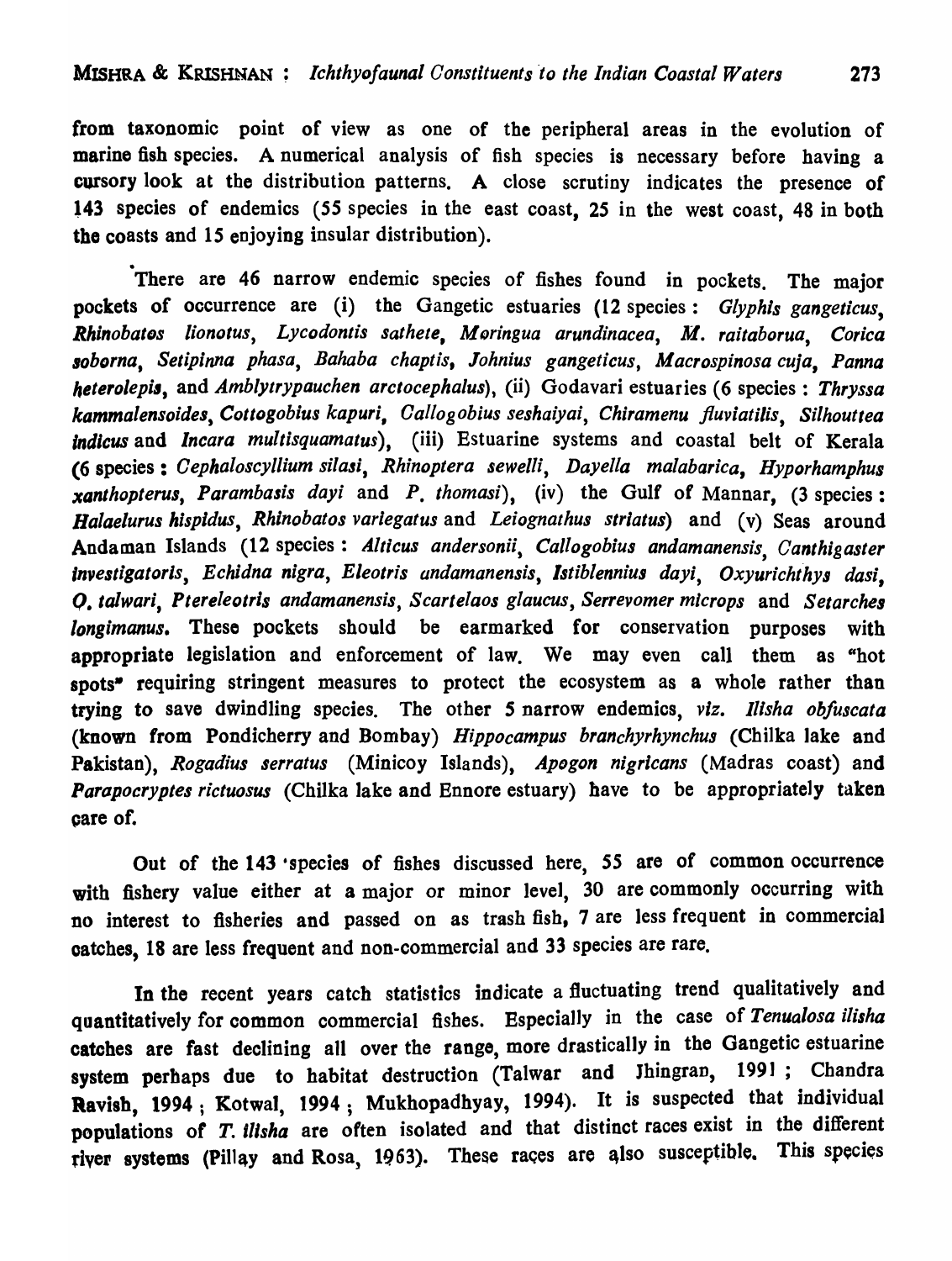can be considered vulnerable under IUCN categorisation. For most of the commercial fishes, species specific catch details are not available to arrive at any tangible conclusions. There are many taxonomic hurdles acting as stumbling blocks in the identification of species in the genera Arius (Jayaram, 1982), *Ilisha*, Pellona, Sardinella (Whitehead, 1985; Sivakumaran et al., 1989), Setipinna, Thryssa (Whitehead et al., 1988) and Sillago (Mc Kay, 1992).

In order to avoid destruction of non-commercial but commonly occurring species. it is necessary to evolve suitable methods to reduce the quantum of by-catches. This· category needs attention since the germ plasm may be lost in the long run without being noticed by us. The catches of less frequently occurring commercially viable species should be augmented by encouraging replenishment of brood stock in natural environments. Ichthyological and fishery information are needed for *Pel/ona dayi, Thryssa*  davi, T. polybranchialis, T. spinidens and T. stenosoma (Whitehead *et al.*, 1988). The less frequent non-commercial and rare species have to be considered for conservation and to maintain natural biodiversity.

Between 1961 and 1992 occurrence of 17 species (of coastal fishes) as new to science has been reported from India and they are known by types only. Two species *(Apristurus investigatoris* and *Panna heterolepis)* are known by the juveniles only and their adult configuration is not known. Further, Apogon nigricans, Arothron leopardus, *Bahaba chaptis* (known by 8 specimens only), *Boleophthalmus seu/ptus, Canthigaster investigatoris* (known by 2 specimens only), *Echidna nigra, Eleotris andamanensis*, Istiblennius dayi, Pogonogobius planifrons, Ptereleotris andamanensis, Scartelaos *glaucus, Serrevomer microps,* and *Setarches longimanus* do not find a mention in the literature for the past SO years. More searches have to be made for these species. In the recent years not a single sample of *Arius gagora* and *Hemipimelodua jatius* could be collected even from the locality where they were abundant earlier (Talwar and Jhingran, 1991). Occurrence of *Arius parvipinnis* has also become rare these days. They are thus critically endangered and call for immediate protecion measures.

### ACKNOWLEDGEMENTS

The authors are thankful to the Director, Zoological Survey of India, Calcutta and Shri P. Dhandapani, Officer-in-Charge, MBS, Madras for facilities and continuous encouragement; to Dr. A. G. K. Menon, Emeritus Scientist and FAO Expert on Fishes for critical evaluation of the manuscript; to Dr. K. Venkatraman, MBS, Madras for conceptual ideas and to Dr. R. C. Panigrahy, Organising Secretary for National Seminar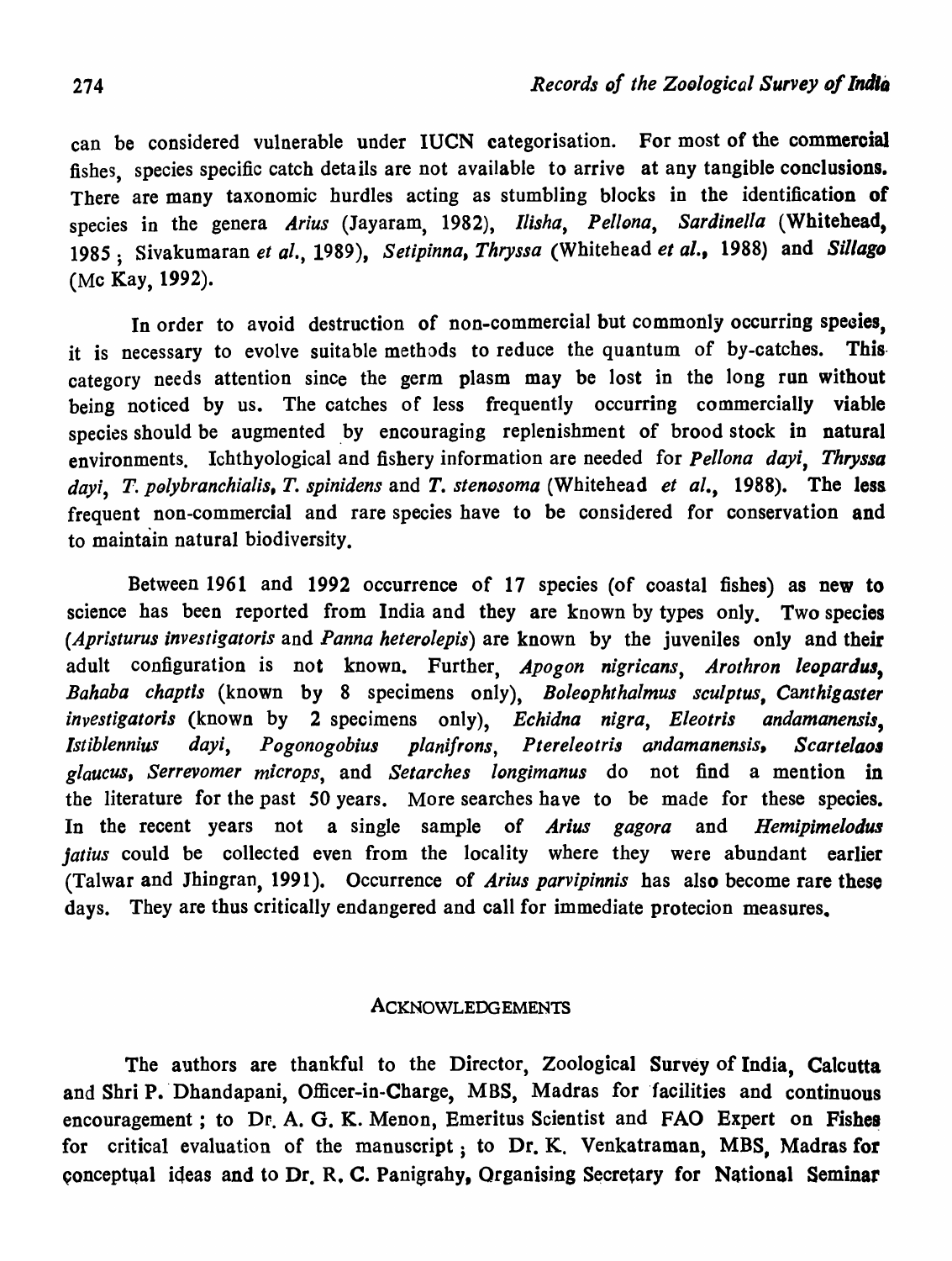on Conservation and Sustainable Development of Coastal Resources at the Berhampur University for including this paper for presentation.

#### **REFERENCES**

- Anon., 1988. *Technologies to maintain Biological Diversity*. Science Information Resource Center, Philadelphia: 1-334.
- Briggs, J. C., 1974. *Marine Zoogeography.* Mc Graw-Hill, New York: 1-475.
- Chandra Ravish, 1994. Some endangered, vulnerable and rare miscellaneous fishes of Ganga River System: *Hi/sa ilisha* (Ham.) and *Setipinna phasa* (Ham). *Threatened fishes of India.* Natcon Publication: 7-11.
- Jayaram, K. C., 1982. Aid to the identification of the Siluroid fishes of India, Burma, Sri Lanka, Pakistan and Bangladesh. S. Ariidae and Plotosidae. *Rec. Zool. Surv. India, Occ. Paper,* (37) : 1-41.
- Kotwal, G. V., 1994. Endangered, vulnerable and rare food fishes of the east coast river system. *Threatened fishes of India.* Natcon Publication: 57-61.
- Me Kay, R. J., 1992. SilJaginid fishes of the world (Family Sillaginidae). *FAO Fish. Synop.,* (125) 14: 1-87.
- Mukhopadhyay, M. K., 1994. Some threatened estuarine fishes of India. *Threatened fishes of India.* Natcon Publications: 229-235.
- Nelson, J. S., 1984. *Fishes of lite World.* John Wiley & Sons, New York: 1-523.
- Pillay, S. R. and Rosa, H., 1963. Synopsis of biological data on *Hi/sa ilisha* (Hamilton, *1822). FAD Fish. Synop.,* (25): 1-70.
- Sivakumaran, K. P., Manickasundaram, M. and Ramaiyan, V., 1989. Problems of identification among species of *Sardinella. Cent. Mar. Fish Res. Inst. Bull*, 44(1): 223- $226.$
- Talwar, P. K., 1991. Pisces. *An;mal Resources of India: Protozoa to Mammalia.* Ed. Director, Z. S. I., Calcutta : 577-630.
- Talwar, p. K. and Jhingran, A. G. 1991. *Inland Fishes of India and adjacent countries.*  Oxford and IBH, New De1bi, 1 & 2: 1-1158.